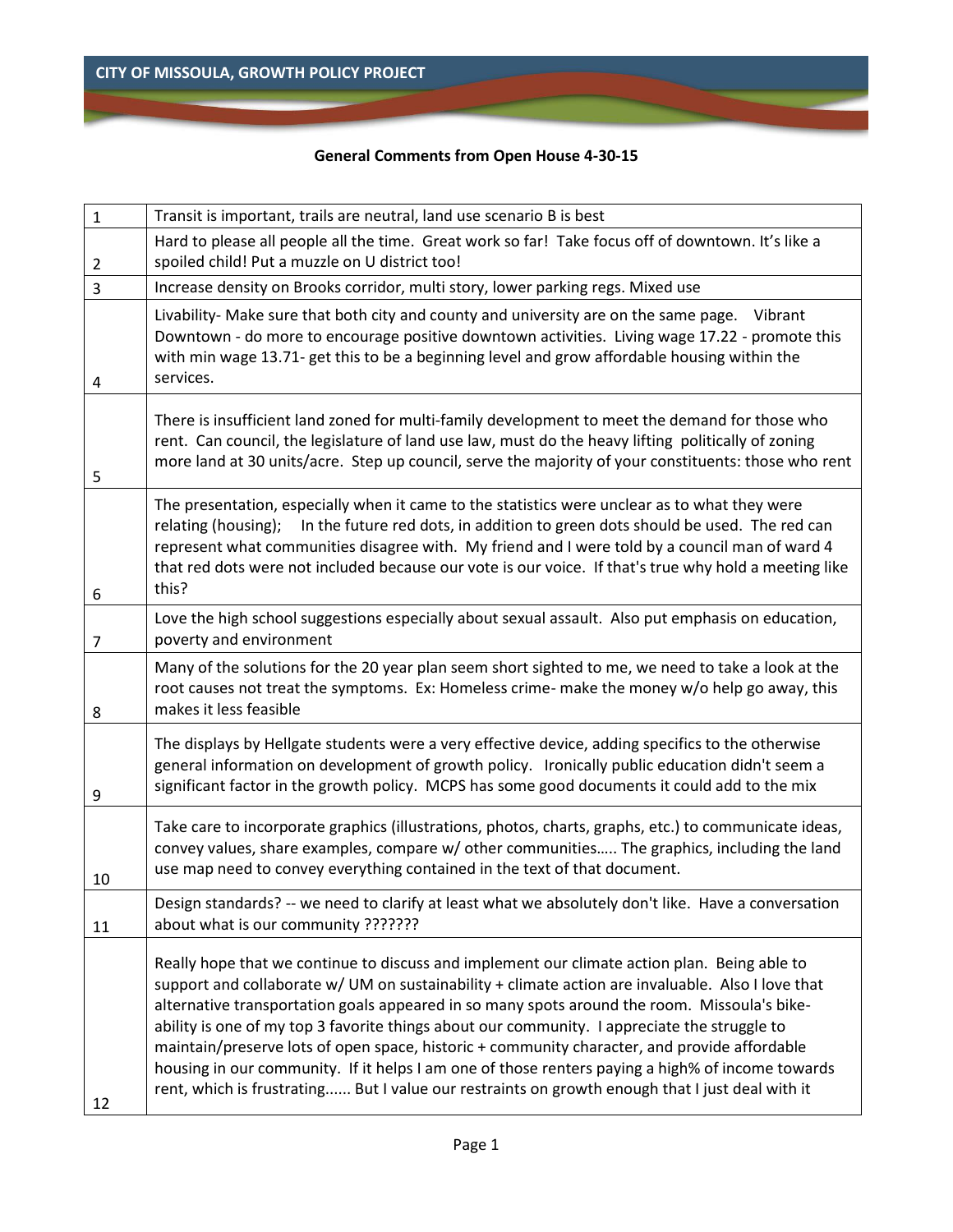| 13 | In general a very positive and exciting future for Missoula if we can work together to achieve this.<br>Key is avoiding sprawl, keeping development homegrown and conducive to car free living. Especially<br>in low income housing. We are on a good path I think. Also thanks for all the work and for<br>involving the kids in this.                                                                                                |
|----|----------------------------------------------------------------------------------------------------------------------------------------------------------------------------------------------------------------------------------------------------------------------------------------------------------------------------------------------------------------------------------------------------------------------------------------|
| 14 | I prefer map A to map B. I really don't think people here tonight understand the changes that have<br>been made to recommended densities in residential area. Homogeneity is not a good goal for<br>zoning for a city.                                                                                                                                                                                                                 |
| 15 | Even if heavily subsidized by government agencies (at least to start) we must recycle all glass (all<br>colors) and develop markets for products (highway construction can use in mixes)                                                                                                                                                                                                                                               |
| 16 | Land use map- Can we look @ neighborhood mixed use in neighborhoods? Seems like there should<br>be more opportunity for neighborhood services in F2F neigh. Considering it is some the highest<br>density residential potential - more market + need for walkable services                                                                                                                                                             |
| 17 | There was a lot of information to read. I think narrowing the options even more could feel less<br>overwhelming. Please continue the public involvement and have a public viewing /meeting that<br>provides access for public to review the plan before it's submitted to city council. Also would like to<br>see some protection for land access/ownership for low/medium access individuals vs companies or<br>more funded interests |
| 18 | Discourage development in wildland- urban interface to reduce need for increased<br>fire/police/sheriff protection and services. Continue to develop/plan for neighborhoods conducive<br>to walking/biking/pub. Transit                                                                                                                                                                                                                |
| 19 | A consolidation of common themes among the focus groups would've been helpful to reduce the<br>repetition and amount that people need to read. I got tired after a while.                                                                                                                                                                                                                                                              |
| 20 | Great job. Like the goals and objectives. Generally. Put more focus next time on how it all comes<br>together - i.e. maps A+B                                                                                                                                                                                                                                                                                                          |
| 21 | Land use -micro-mixed use neighborhoods- ex: neighborhood store/café be encouraged. Not every<br>road needs a bike lane, we need to be realistic about auto traffic flowing effectively through the<br>city.                                                                                                                                                                                                                           |
| 22 | Hard to understand how all the good ideas can be implemented while achieving affordability!<br>Already overpriced housing and subsidies are not the solution  not for MT families at least                                                                                                                                                                                                                                             |
| 23 | Very impressive layout. Would appreciated acknowledgement in the plan that the Rattlesnake Plan<br>currently serves as a quasi- zoning document to upper Rattlesnake area.<br>We have tried, without<br>success, to get zoning but failing that we at least have the rattlesnake plan. Without it we are<br>vulnerable to ill-advised development                                                                                      |
| 24 | Recognize existing neighborhood plans in particular the Rattlesnake Comprehensive plan                                                                                                                                                                                                                                                                                                                                                 |
| 25 | Current land use off Greenough/Duncan is not 2 du/acre. It is 1 du/5acres according to Rattlesnake<br>Comprehensive plan (to protect viewshed). Adequate parking for all housing needs to be<br>addressed. Recognize neighborhood character.                                                                                                                                                                                           |
| 26 | Fabulous! A lot of work from everyone, very educational!                                                                                                                                                                                                                                                                                                                                                                               |
| 27 | What a great open house! Wonderful display of a lot of information.                                                                                                                                                                                                                                                                                                                                                                    |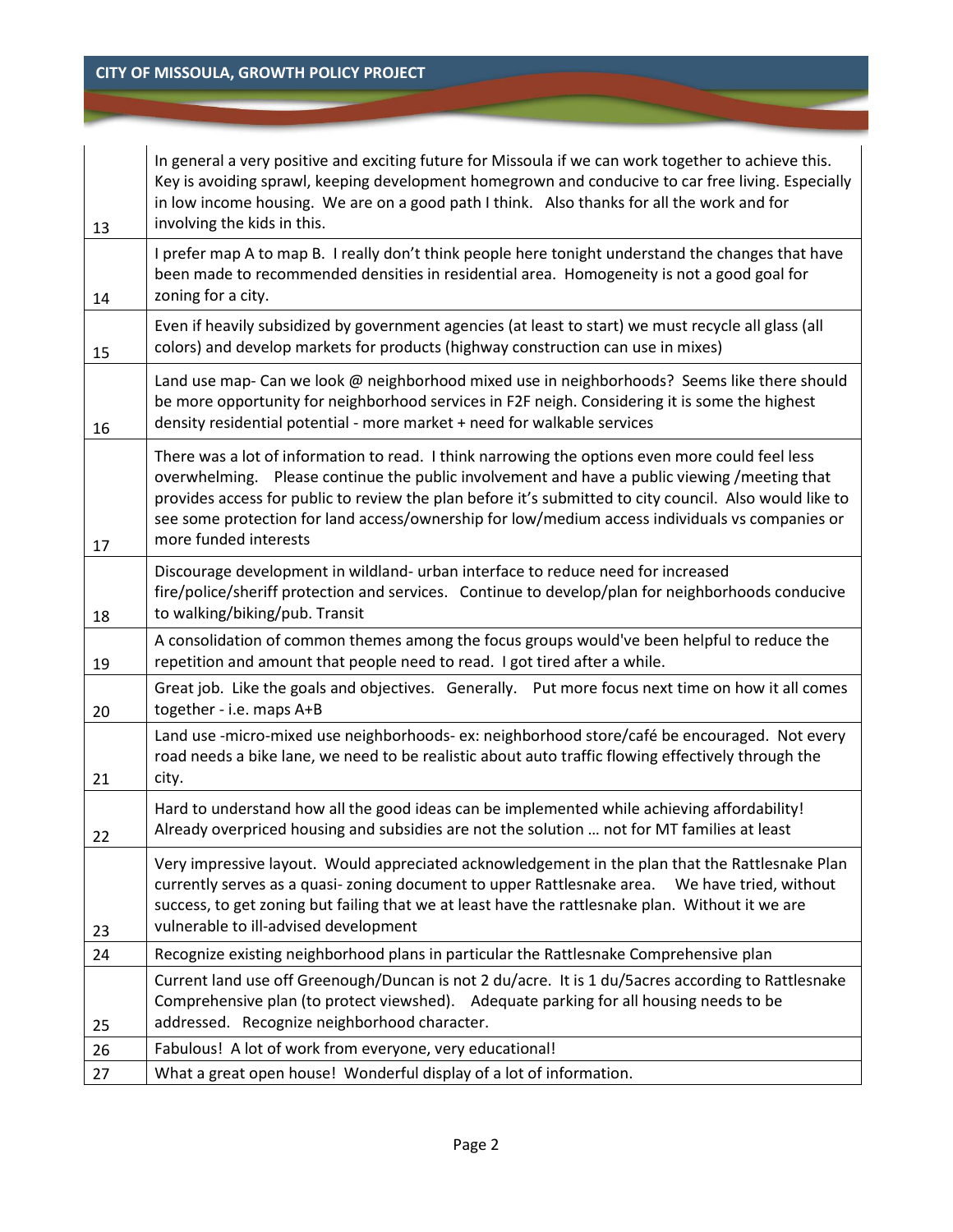# **Comments from Open House 4-30-15**

# **Comment regarding Goals and Objectives**

| <b>Focus Group</b>           | <b>Comment</b>                                                                                                                                                                                                                                                                                                          |
|------------------------------|-------------------------------------------------------------------------------------------------------------------------------------------------------------------------------------------------------------------------------------------------------------------------------------------------------------------------|
| <b>Community Design</b>      | Allow addition of tiny homes and other creative small design to increase density                                                                                                                                                                                                                                        |
|                              | and allow urban infill in areas that may not be good for other uses                                                                                                                                                                                                                                                     |
| <b>Community Design</b>      | Encourage inclusion of neighborhood plan in adopted growth policy                                                                                                                                                                                                                                                       |
| <b>Community Design</b>      | Preserve open spaces and keep wilderness/urban interface areas low density                                                                                                                                                                                                                                              |
| <b>Community Design</b>      | Because of not having sufficient justification for trail exaction. Having it in the<br>growth policy would help. Be sure to include trail networks and corridor + non-<br>motorized transportation corridors. The city has lost lawsuits                                                                                |
| <b>Community Design</b>      | Look at the Rattlesnake transportation plan. Its goof the RN + it has some good<br>ideas                                                                                                                                                                                                                                |
| <b>Community Design</b>      | Great community design! One concern is our Missoula bridges because it's<br>important to have stability and safety for our city                                                                                                                                                                                         |
| <b>Community Design</b>      | Would love to see something that would keep bikes of the roads, they are<br>dangerous to themselves due to massive speed differences. Trails are great for<br>this.                                                                                                                                                     |
| <b>Community Design</b>      | I fear that we are artificially inflating drive times by not having enough<br>infrastructure and by making poor use of optimization. How much time is spent<br>stopping and speeding up is a huge drain on efficiency. Timing work should be<br>looked at for turning less linear energy to heat and energy to momentum |
| <b>Community Design</b>      | Goals contradict each other at times- We cannot discourage urban sprawl and limit<br>housing development in urban areas                                                                                                                                                                                                 |
| <b>Community Design</b>      | The focus on high density urban development is a red flag. Studies indicate efforts<br>like that approach almost always deter economic vitality, migration to outlying<br>areas and inflow of less stable population.                                                                                                   |
| <b>Community Design</b>      | I do not see that the significant portion of our citizenry who have physical and/or<br>intellectual disabilities usage included in proposals out of community design group                                                                                                                                              |
|                              |                                                                                                                                                                                                                                                                                                                         |
| <b>Environmental Quality</b> | Explore utilizing rooftop gardens for food production + green space. Require a<br>certain amount of green space in new development                                                                                                                                                                                      |
| <b>Environmental Quality</b> | Permeable surfaces + increased green space: Bioswaps, vegetated medians maybe<br>between traffic and parking and a bike lane to add protection                                                                                                                                                                          |
| <b>Environmental Quality</b> | What about our health in restaurants fast food that's not good for and etc. This is<br>to raise awareness of quality in general health                                                                                                                                                                                  |
| <b>Environmental Quality</b> | Grandfathered wood burning fire places and stoves should be retired. Clean up<br>our air more- we're better w/o teepee burns but my friend still has to go to the<br>hospital for help breathing when up get bad winter inversions                                                                                      |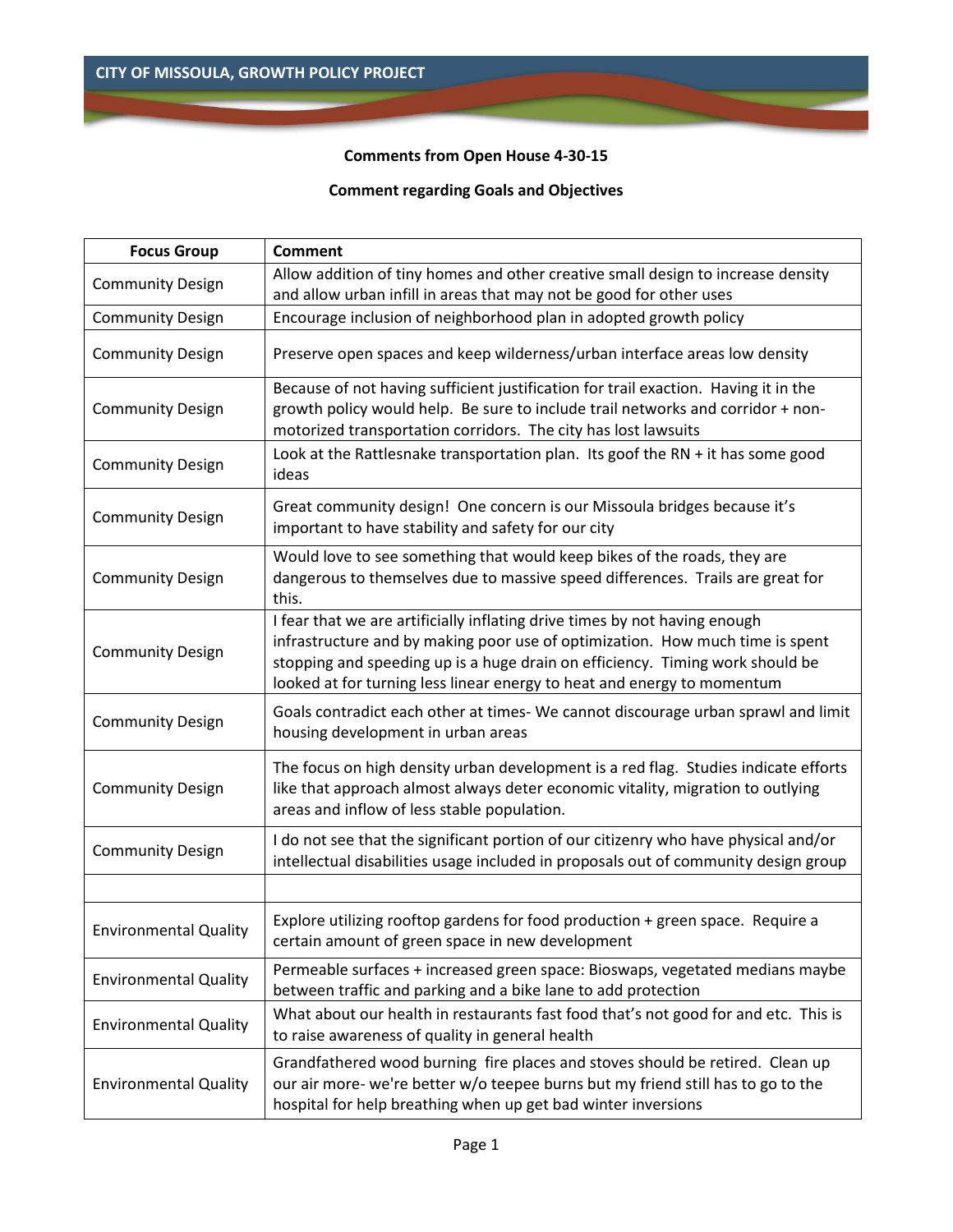| <b>Environmental Quality</b> | We need to build green buildings- good sightings, insulation, cool roofs. Preserve<br>the Rattlesnake recreation area w/o commercial logging.                                                                                                                                                                                                                          |  |  |
|------------------------------|------------------------------------------------------------------------------------------------------------------------------------------------------------------------------------------------------------------------------------------------------------------------------------------------------------------------------------------------------------------------|--|--|
| <b>Environmental Quality</b> | Move the rail yard out of town- its diesel emissions are toxic and those living<br>closest are the most affected. It's a matter of environmental justice.                                                                                                                                                                                                              |  |  |
| <b>Environmental Quality</b> | Transportation, growth pressures- develop safe systems. Reducing reliance on<br>driving.                                                                                                                                                                                                                                                                               |  |  |
| <b>Environmental Quality</b> | Promote or subsidize recycling all manner of glass at government locations                                                                                                                                                                                                                                                                                             |  |  |
| <b>Environmental Quality</b> | Climate change is a buzz word that, frankly, is divisive to the primary EQ goals and<br>objectives. You will achieve better results w/out promoting controversial positions<br>that are essentially ??? in nature.                                                                                                                                                     |  |  |
|                              |                                                                                                                                                                                                                                                                                                                                                                        |  |  |
| Economic Health              | This looks pretty good. Let's hope the idiots on city council don't hack it up.                                                                                                                                                                                                                                                                                        |  |  |
| <b>Economic Health</b>       | Clean manufacturing. We don't have anything here.                                                                                                                                                                                                                                                                                                                      |  |  |
| <b>Economic Health</b>       | Economic- Under infrastructure: include planning for waste ????, landfill, haz<br>waste, recycling.                                                                                                                                                                                                                                                                    |  |  |
| <b>Economic Health</b>       | The economic health component does not emphasize enough the contribution<br>quality of life makes to economic health. Recreation or amenities like trails, a<br>community center, public transportation all contribute to an enhanced life style<br>expensive that high quality business will find attractive for employees. What<br>makes us different than the rest? |  |  |
| <b>Economic Health</b>       | Need to protect limited east <--> west transit opportunities- Bike lanes can be on<br>separate streets in the 5th/6th area, for example.                                                                                                                                                                                                                               |  |  |
| <b>Economic Health</b>       | Revisit the liquor laws to be more business friendly. Community based and<br>eliminate the ludicrous liquor lottery. Let the market decide who stays and who<br>leaves!                                                                                                                                                                                                |  |  |
| <b>Economic Health</b>       | Fiber internet is interesting; Blackfoot can't compete on price, TCT west out of<br>Cody, WY maybe being sold soon due to relationship with blackfoot, they have<br>refused to come in the past.                                                                                                                                                                       |  |  |
| <b>Economic Health</b>       | Coming from a very technical field we couldn't find anyone (nor was anyone<br>wanting to move here) for what we were paying.                                                                                                                                                                                                                                           |  |  |
|                              |                                                                                                                                                                                                                                                                                                                                                                        |  |  |
| Housing                      | Need emergency housing for homeless families - not transitional- get them into<br>perm. housing                                                                                                                                                                                                                                                                        |  |  |
| Housing                      | Incentivize landlords for energy efficiency.                                                                                                                                                                                                                                                                                                                           |  |  |
| Housing                      | Eliminate the word 'apartments' from the #3 under the downtown housing for<br>Also eliminate "after???" from #5 under downtown.<br>older ????.                                                                                                                                                                                                                         |  |  |
| Housing                      | Focus on single homeless military veterans                                                                                                                                                                                                                                                                                                                             |  |  |
| Housing                      | Individuals with disabilities instead of disabled individuals                                                                                                                                                                                                                                                                                                          |  |  |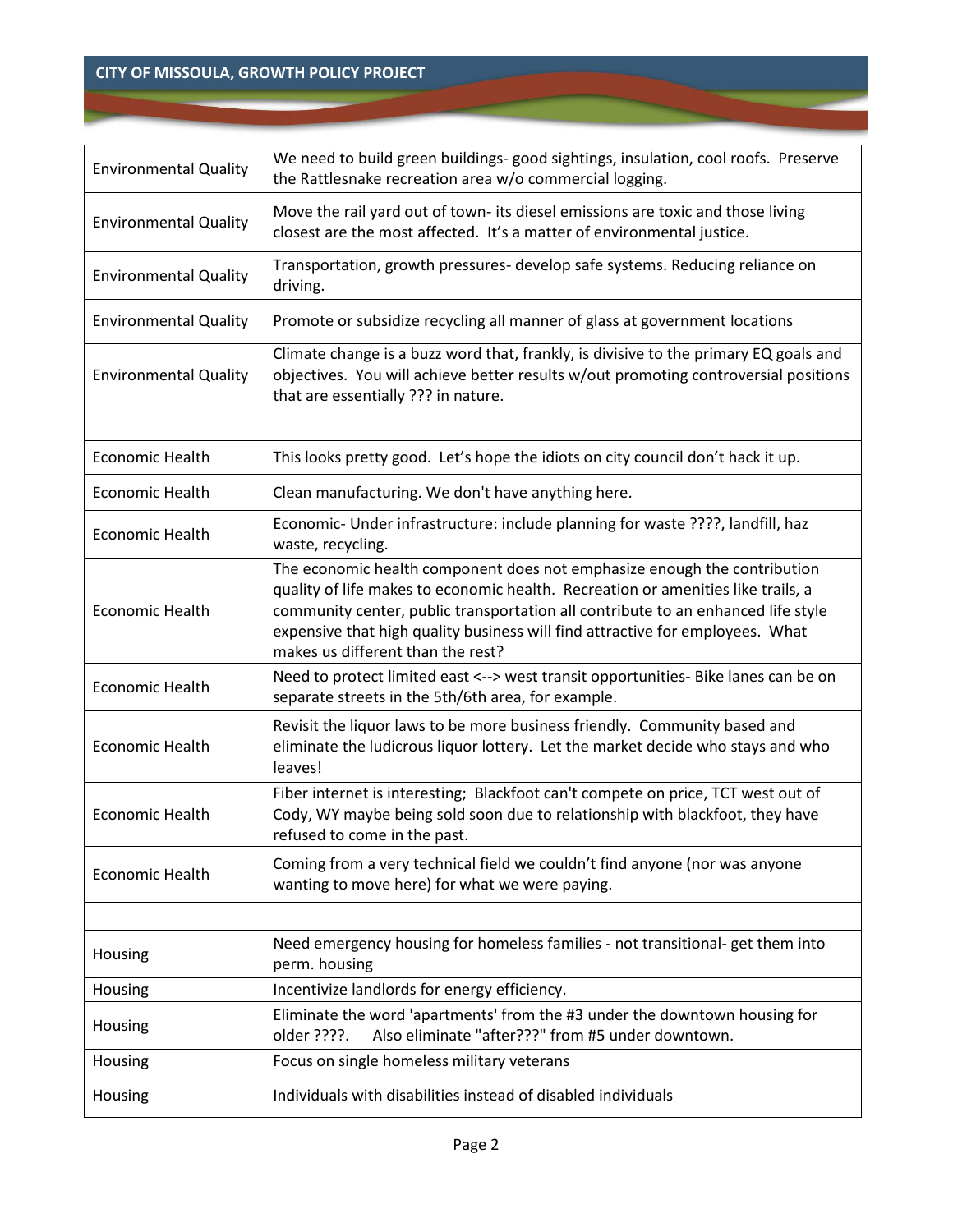| Housing                                                                                                                                                                                                                 | There is more to Missoula than downtown and the university district?<br>However,<br>these two areas seemingly drive all land use/zoning issues!                                                                                                |  |  |  |
|-------------------------------------------------------------------------------------------------------------------------------------------------------------------------------------------------------------------------|------------------------------------------------------------------------------------------------------------------------------------------------------------------------------------------------------------------------------------------------|--|--|--|
| Housing                                                                                                                                                                                                                 | Affordable housing- all objectives should stress that these units be located where<br>infrastructure + transportation alternatives allow car free independent living                                                                           |  |  |  |
| Housing                                                                                                                                                                                                                 | In the creation of affordable housing, don't just focus on students and<br>elderly/disabled. Young professionals need opportunities too.                                                                                                       |  |  |  |
| More energy efficient and smaller housing options. So many of the houses could<br>benefit from a program that incentivizes adding insulation, changing windows,<br>Housing<br>~energy efficiency (Green Blocks program) |                                                                                                                                                                                                                                                |  |  |  |
| Housing                                                                                                                                                                                                                 | Quite a few of the goals we have here with more high density housing differs from<br>the views of the neighborhood leadership team. It seems like land cost is much<br>higher than other areas around and that seems to be the big choke point |  |  |  |
| Housing                                                                                                                                                                                                                 | Increase the development of smaller, affordable accessible (visit ability) homes for<br>older adults interested in downsizing.                                                                                                                 |  |  |  |
| Housing                                                                                                                                                                                                                 | Provide more affordable housing with community based services that are<br>affordable for older adults                                                                                                                                          |  |  |  |
| Housing                                                                                                                                                                                                                 | Not all older adults want to live together in the same housing.                                                                                                                                                                                |  |  |  |
| Housing                                                                                                                                                                                                                 | Fair housing add! Need to ensure hosing is diverse and available in diverse areas-<br>mixed income, family size, etc.                                                                                                                          |  |  |  |
| Review and change zoning to allow equal treatment for group homes.<br>Housing                                                                                                                                           |                                                                                                                                                                                                                                                |  |  |  |
| Housing                                                                                                                                                                                                                 | Keep densities consistent with character of neighborhood/area                                                                                                                                                                                  |  |  |  |
|                                                                                                                                                                                                                         | Process and plan are not 'Montana'. Missoula becoming too much like other large                                                                                                                                                                |  |  |  |
| Livability                                                                                                                                                                                                              | urban US centers. Want this a nice place to live. Rezoning geared towards high<br>density urban housing and low income and shouldn't be.                                                                                                       |  |  |  |
| Harnessed and controlled growth is good but we have to be careful. All cities<br>Livability<br>currently gentrified started with best of intentions.                                                                    |                                                                                                                                                                                                                                                |  |  |  |
| Livability                                                                                                                                                                                                              | Do something with the old Macy's building. Renovate to be a covered<br>indoor/outdoor walking mall with mixed uses.                                                                                                                            |  |  |  |
| Livability                                                                                                                                                                                                              | Add more quirky art pieces like the painted electrical boxes                                                                                                                                                                                   |  |  |  |
| Livability                                                                                                                                                                                                              | Help build culture of tolerance, intolerance of hate crimes.                                                                                                                                                                                   |  |  |  |
| Livability                                                                                                                                                                                                              | Build less parking, put those funds into transit. -- Mtn. Line extended                                                                                                                                                                        |  |  |  |
| Livability                                                                                                                                                                                                              | Development services has a job to do which involves a fair/open review process.<br>Some of these seem like they already the law and can be looked at from a different<br>angle if they are not being followed.                                 |  |  |  |
|                                                                                                                                                                                                                         |                                                                                                                                                                                                                                                |  |  |  |
| Safety and Wellness                                                                                                                                                                                                     | Please do not build not downtown<br>6-8 story buildings. Build out area @ old K-<br>Mart w/ good livable human scale multi use neighborhoods.                                                                                                  |  |  |  |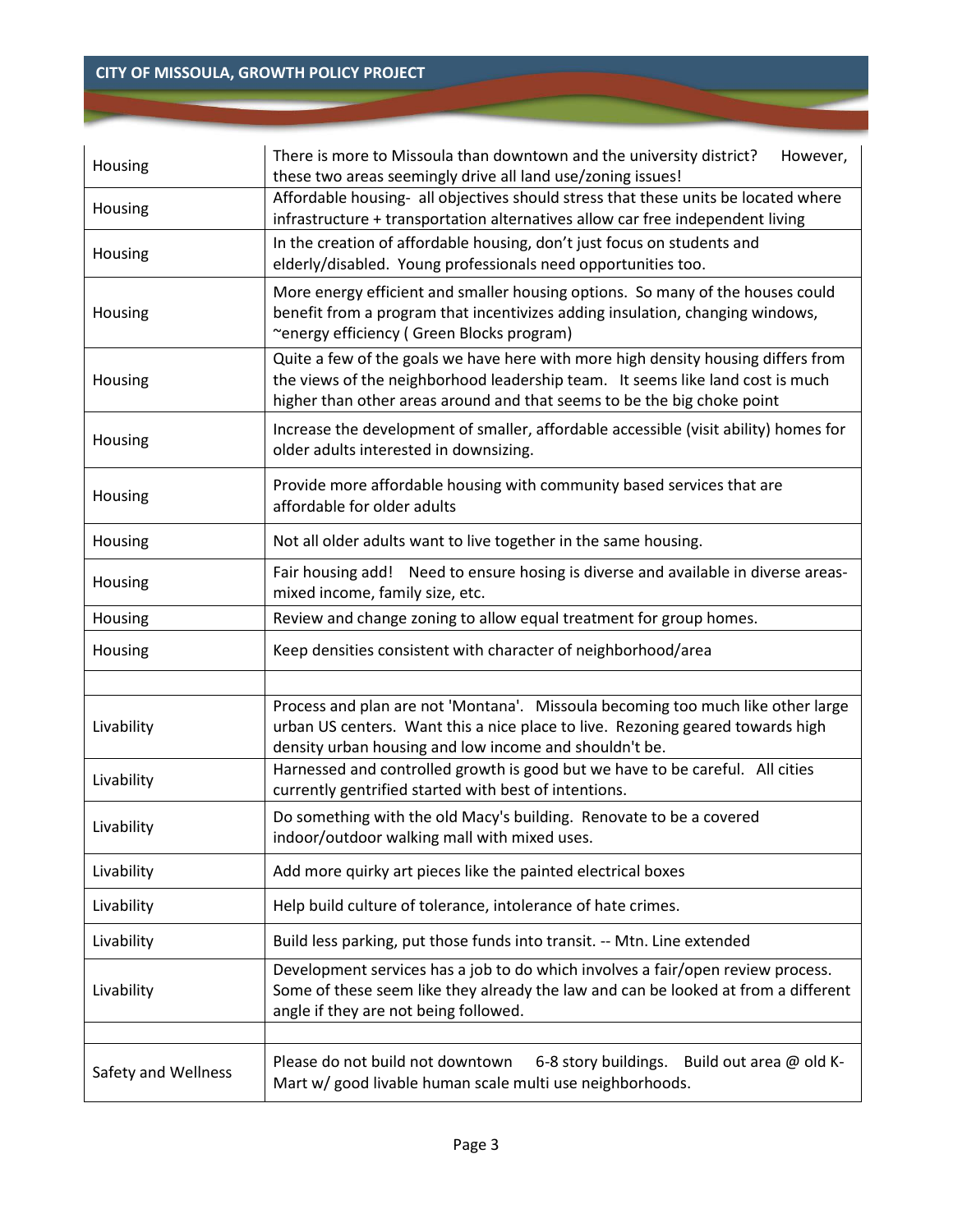| Safety and Wellness                                                                     | Need to address racism                                                                                                                                                                                                                                                                                                                                                                 |  |  |
|-----------------------------------------------------------------------------------------|----------------------------------------------------------------------------------------------------------------------------------------------------------------------------------------------------------------------------------------------------------------------------------------------------------------------------------------------------------------------------------------|--|--|
| Safety and Wellness                                                                     | The rail yard + diesel emissions are a serious problem. Move it out of town. Those<br>living near the rail yard are at more risk. Than those in grant creek or south hills                                                                                                                                                                                                             |  |  |
| Safety and Wellness<br>Move the rail yard out of town. The particulates affect fetuses. |                                                                                                                                                                                                                                                                                                                                                                                        |  |  |
| Safety and Wellness                                                                     | I have seen a large number of transients. I would like to see this problem w/<br>violence be stopped by having it illegal to help them unless its through a regulated<br>I used to work in healthcare, they are already trying to<br>community resource.<br>get ahead of the baby boomers care requirements.<br>would be nice to see more<br>people with training as first responders. |  |  |
| Safety and Wellness                                                                     | Need a stronger statement encouraging/advancing the role of community in<br>providing opportunities for face to face engagement. The less anonymous the<br>more likely we are to work together (and play together) to bring opportunities to<br>Missoula                                                                                                                               |  |  |
| Safety and Wellness                                                                     | I'm disappointed to see 'Parks, Recreation, and Open Space' lumped together<br>under safety and wellness. Open Space is distinct in that it provides benefits<br>across so many other categories and not all open space allows public access. It<br>provides environmental quality, wildlife habitat, river corridor protection, etc.                                                  |  |  |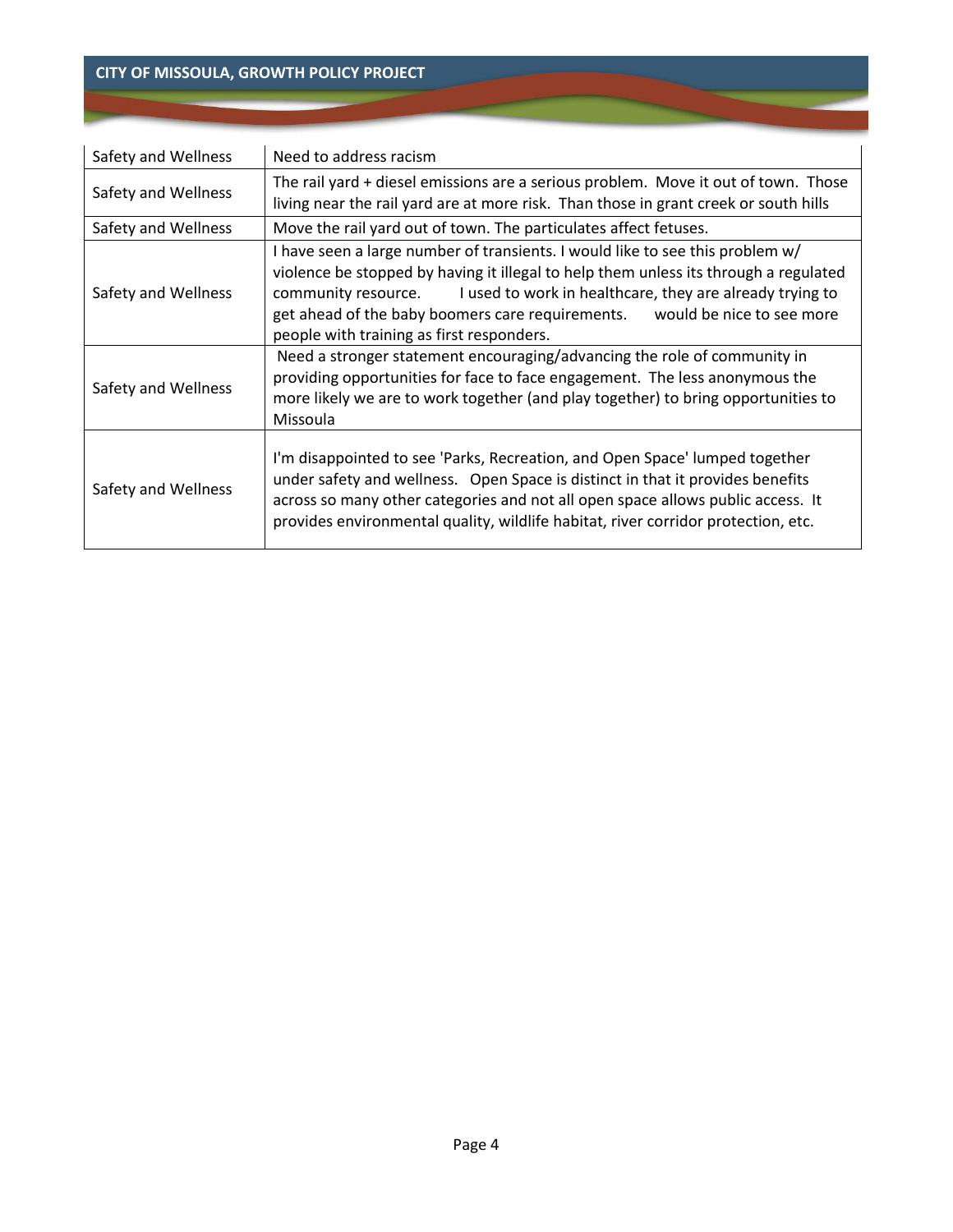## **Comments from Open House 4-30-15**

#### **Land Use Station**

| What aspects or concepts<br>of the land use mapping<br>do you like?                                                                                                                                                | What aspects do you not like?                                                                                                                                                                                                                                                                    | <b>Which scenario</b><br>do you like best? | <b>General Comments</b>                                                                                                                                                                                             |
|--------------------------------------------------------------------------------------------------------------------------------------------------------------------------------------------------------------------|--------------------------------------------------------------------------------------------------------------------------------------------------------------------------------------------------------------------------------------------------------------------------------------------------|--------------------------------------------|---------------------------------------------------------------------------------------------------------------------------------------------------------------------------------------------------------------------|
| Increase in density near<br>services, but Sc. B is a bit too<br>far                                                                                                                                                | Ignoring the huge \$\$ mounts in target<br>range and setting it as ag It's an area<br>that will be near a huge park, wouldn't<br>it be great if people could live within<br>walking distance?                                                                                                    | Neither                                    | Higher density should be on<br>the map, but we can't<br>ignore the investment in<br>certain areas. We want<br>people living near parks and<br>we're neglecting a 30<br>million dollar park that's<br>about to go in |
| Increased flexibility to allow<br>for non-residential uses in<br>areas designated for<br>residential uses especially at<br>higher densities that are<br>farther removed from<br>commercial areas with<br>services. |                                                                                                                                                                                                                                                                                                  | Map B                                      | After the court case that<br>threw out the rezoning we<br>need to adhere to the land<br>use designation, how can we<br>make room for being flexible<br>in allowing spontaneous<br>good growth, and/or<br>change?    |
| Less complex, Recognizes<br>urban fringe                                                                                                                                                                           | Needs to be clear in plan- that<br>suggested ag does not mean ag is the<br>only use- Heffernan case put too much<br>power on neighborhood plan- we want<br>to encourage residential development<br>in urban areas. Can't fundamentally<br>change potential use of property w/o<br>zoning change. | Map A                                      | Ag designated areas should<br>not be newly designated in<br>the city urban areas                                                                                                                                    |
| Nice that map B includes<br>urban fringe, rural areas-<br>could have a huge impact on<br>character of city (think urban<br>sprawl- Bozeman, Denver)                                                                |                                                                                                                                                                                                                                                                                                  | Map B                                      |                                                                                                                                                                                                                     |
| Dispensed centers of use<br>(diversity of use) but well<br>connected with bicycle and<br>public transportation.<br>Create centers where<br>neighbors can meet and<br>others have a chance to<br>explore            | Do not like 'strip style' commercial<br>development in scenario B. Scenario B<br>lacks medium high density housing.                                                                                                                                                                              | Map A                                      |                                                                                                                                                                                                                     |
| Simplified land use for future<br>planning                                                                                                                                                                         |                                                                                                                                                                                                                                                                                                  | Map B                                      | Nice job!                                                                                                                                                                                                           |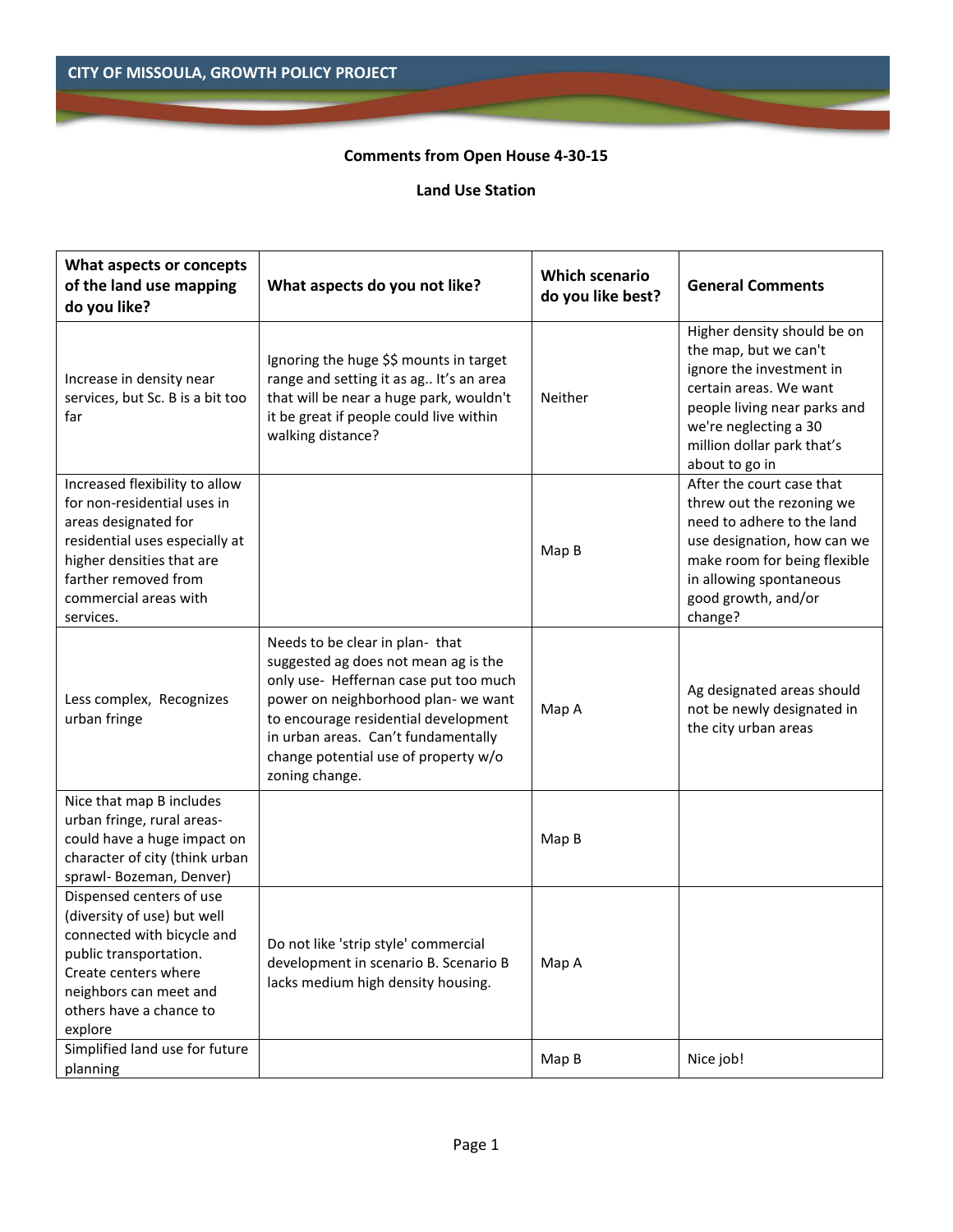| Mixed use<br>(Wyoming/Johnson) has<br>been great so far                                                | High density housing that has no<br>infrastructure for it                                                                                                                                                                                       | Map A                      |                                                                                                                                                                                                                                                                                                                                                  |
|--------------------------------------------------------------------------------------------------------|-------------------------------------------------------------------------------------------------------------------------------------------------------------------------------------------------------------------------------------------------|----------------------------|--------------------------------------------------------------------------------------------------------------------------------------------------------------------------------------------------------------------------------------------------------------------------------------------------------------------------------------------------|
| Like the more clustered<br>nodes of A but maybe find<br>more of them. Simple is<br>better              | Not matching existing county zoning (or<br>existing development) not yet in city.<br>EX: Milltown higher density (unzoned)<br>than 2/acre; Upstream of Reserve St.<br>along river= industrial, Cables approved<br>at higher density than 2/acre | Map A - Less nodes<br>area | Can boundaries be '+/- 1/4<br>mile'? Seems like sketches.<br>Needs to match or exceed<br>use and/or existing zoning<br>whether in city or not!                                                                                                                                                                                                   |
|                                                                                                        |                                                                                                                                                                                                                                                 | Map B                      | I like the agricultural overlay<br>on Duncan Dr.                                                                                                                                                                                                                                                                                                 |
| Protect viewsheds by<br>keeping density low in areas<br>that the entire valley has in<br>its viewshed. | Agricultural overlays                                                                                                                                                                                                                           | Map B                      | Keep existing neighborhood<br>plans. These were created<br>by our neighbors and<br>represent hundreds of hours<br>of work.                                                                                                                                                                                                                       |
|                                                                                                        |                                                                                                                                                                                                                                                 |                            | River, river, river. Existing<br>models of riverside zoning<br>still don not take into<br>account the river's benefits.<br>The river corridor is still used<br>for commercial<br>development, which is<br>outdated                                                                                                                               |
| Map B more density in<br>residential - like                                                            | Map A - downtown area                                                                                                                                                                                                                           | Map B                      |                                                                                                                                                                                                                                                                                                                                                  |
|                                                                                                        |                                                                                                                                                                                                                                                 |                            | Scenario B feels like a<br>community that encourages<br>movement throughout the<br>community as well as the<br>more localized<br>neighborhood. The focus on<br>community agriculture and<br>cottage/artisan ??????<br>promotes the growth of<br>unique livelihoods and<br>neighborhoods that are part<br>of what makes Missoula so<br>wonderful. |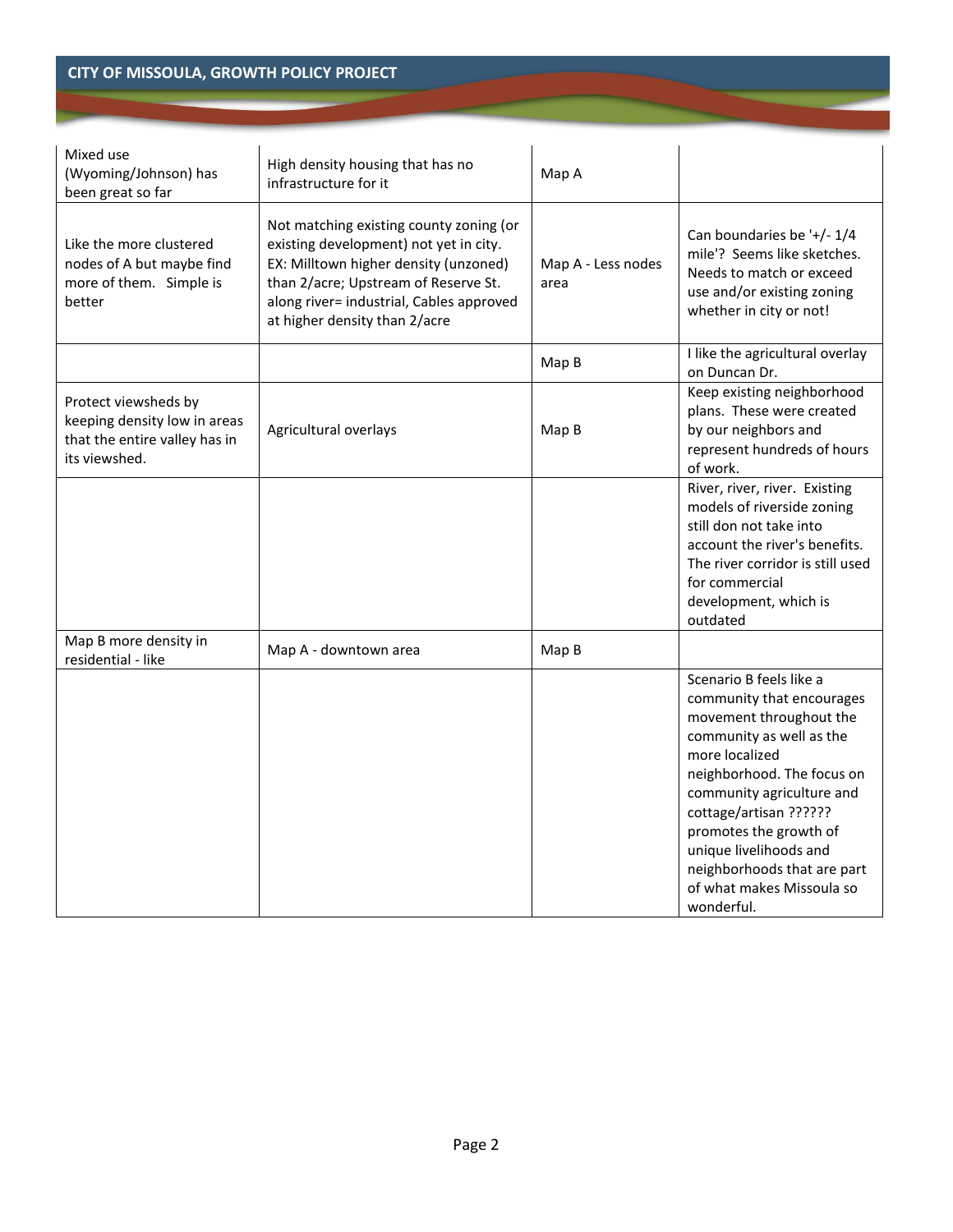Open House - Comments submitted



#### **Harold Hoem**

# Collin's question; neighborhood plans

3 messages

#### **Harold Hoem**

#### Wed, Apr 1, 2015 at 1:20 PM

Hello, Katherine and Collin.

Getting back to you on your questions, Collin. As you are probably well aware, a great many people living in the Upper Rattlesnake want the Rattlesnake Comprehensive Plan to hold sway on what happens in their neighborhood. That would mean keeping the single-family designation.

A group of a dozen people (sometimes more, sometimes less) met monthly to bi-monthly for a year and a half in 2007-2008 to discuss upgrading that plan, and ultimately our efforts were stopped because of budget restrictions. Every person had a copy of the Comp Plan and we worked from that. Prior to that time, we pretty well accepted the zoning that was in the existing plan. Laval Means had said that redesigning the zoning would take too much time/money and we felt those numbers were good. On June 3, 2008, Doug Hacker of Lily Court sent the following letter to the Missoula City Committee of the Whole:

"I have been a participant in the review of the 1995 Rattlesnake Valley Comprehensive Plan for more than a year and a half. Nearly a dozen valley residents have been involved addressing pressing issues impacting our area. Studies have included zoning, building densities, wildlife concerns, traffic concerns (and with them an emergency evacuation plan for the nearly 7,000 residents) and numerous other subjects.

It is worth noting that the Rattlesnake Valley, in addition to being home to many residents, is also a primary recreation retreat for those living throughout Greater Missoula."

(In addition, we discussed the Rattlesnake Valley as a gateway to the Wilderness Area.)

My purpose in including this is to demonstrate the importance of neighborhood plans in addressing the needs and details that are specific to the neighborhoods and that have been addressed through neighborhood scrutiny and planning. What you're trying to develop cannot do this job.

Funding was withdrawn before we could formalize anything, but we did continue to work together to complete the Rattlesnake Transportation Plan which is largely responsible for getting the improvements on Van Buren and on Lolo Street.

Bob Oakes brought up the return of Planned Neighborhood Clusters (PNCs) to the zoning tools. As I said last Tuesday, that tool brought a lot of heartbreak, anger and distrust that was aimed specifically at the developers who used them and at OPG. Home owners want some degree of predictability -- PNCs removed the predictability. sometimes with negative impacts on the surrounding neighborhood. I believe the consulting group that worked with us near the height of the controversy recommended we should get rid of PNCs.

There will be serious resistance to the work you are doing, which your goals state you wish to avoid, if you ignore the neighborhood plans for the neighborhoods that have them. Neighborhood plans give all areas of the city an opportunity to be intrinsically involved in the design process that affects them. This is a big part of what makes their neighborhoods unique.

Jan Hoem

Thu, Apr 23, 2015 at 11:09 AM

Jan -